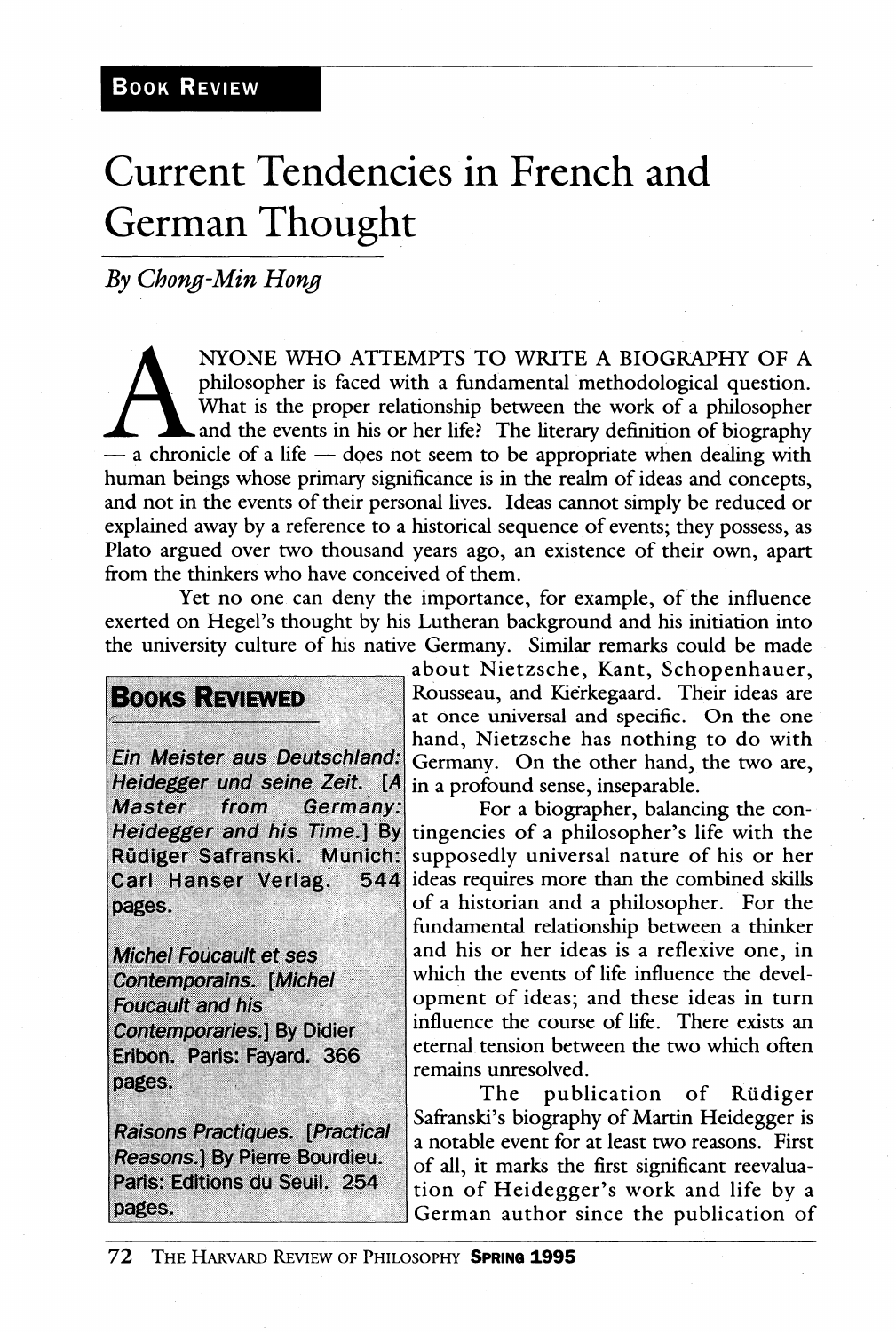Victor Farias' controversial *Heidegger et le Nationalsocialisme..* Secondly, and perhaps more importantly, *Ein Meister aus Deutschland* is a monumental philosophical biography. The wordplay of the subtitle, which echoes the title of Heidegger's 1927 masterpiece *Sein und Zeit {Being and Time].,* indicates the work's concern for both the ideas and the life of Heidegger. The result is a treatise which will serve as a work of reference for years to come.

Safranski traces the evolution of Heidegger's thought from his childhood in Konstanz and his early grooming for a career in theology all the way to his death in 1976 and the posthumous publication of his infamous *Der Spiegel*  interview in Germany. Along the way, Safranski explores Heidegger's early investigations in Husserlian phenomenology, his friendship with Karl Jaspers, his call to Marburg University, the publication of *Sein und Zeit.* 

The work also chronicles Heidegger's deeper and deeper involvement with the German National Socialist party in the 1930s. But although a significant portion of this book is devoted to the Nazi involvement, it is not the focal point of this book. Rather, Safranski seeks to show that Heidegger's life, like his philosophy, is fraught with contradictions and remains powerfully disturbing, leaving more questions unanswered than answered. As he writes near the end of his book, in characteristically elegant prose (something often missing in Heidegger's own writings):

Arthur Schopenhauer hatte gegen Ende seines Lebens einmal gesagt, "die Menschheit hat einiges von mir gelernt, was sie nie vergessen wird." Von Heidegger ist ein solcher Ausspruch nicht überliefert. Er hat keine konstruktive Philosophic im Sinne eines Weltbildes oder einer Morallehre geschaffen. Es gibt keine Resultate des Heideggerischen Denkens, wie es *Resultate* der Philosophic eines Liebniz, Kant oder Schopenhauer gibt. Heideggers Leidenschaft war das Fragen, nicht das Antworten.

[Toward the end of his life, Arthur Schopenhauer once said, "humanity has learned something from me that it will not soon forget." But such a statement is not appropriate to Heidegger. He did not produce a constructive philosophy, in the sense of a world-picture or a moral theory. There are no *results* of Heidegger's thought, as there are *results* of the philosophies of Leibniz, Kant, or Schopenhauer. Heidegger's glory was in questioning, not answering.]

In philosophy, understanding the question is often more important than understanding any answers. And no book is better than Safranski's to be recommended for understanding the significance of the questions posed by Heidegger and the relationship of these questions to his own complicated life.

> O BIOGRAPHY ON THE SCALE OF SAFRANSKI'S WORK ON Heidegger has yet been written for the French philosopher Michel Foucault. This situation owes to Foucault's tragic, early death from AIDS in 1984, which left his provocative research program unfin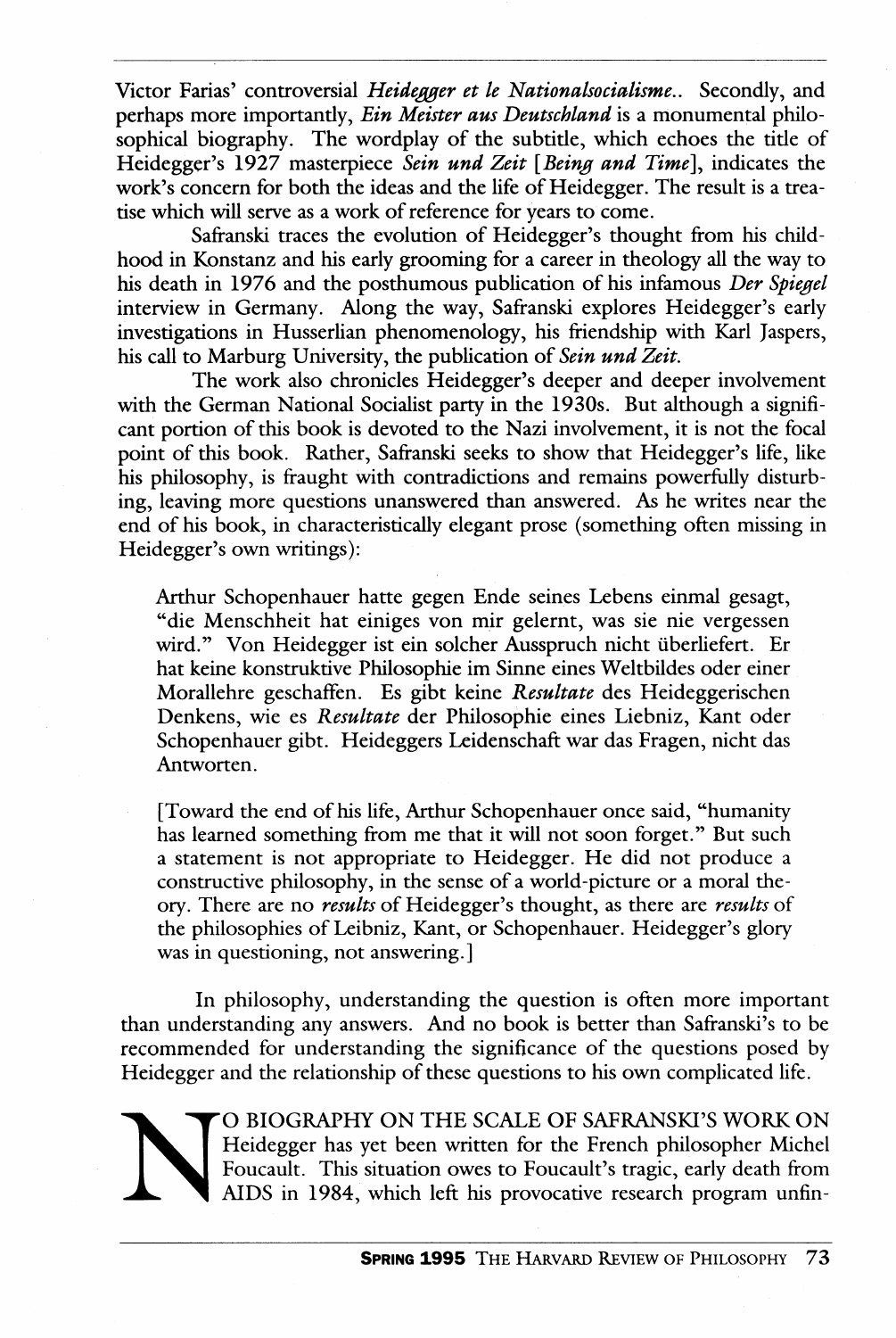ished. At the time of his death, many of Foucault's later thoughts were in a stage of incubation, and while Heidegger, in his old age, had the opportunity to personally supervise his *Collected Works.,* Foucault did not even have the chance to offer a final synthesis of his investigations into the history of sexuality.

If anyone does attempt to write the definitive philosophical biography of Michel Foucault, it will be written with constant reference to Didier Eribon's *Michel Foucault et ses Contemporains.* Eribon's book can be best read as a rejoinder to his earlier book on Foucault, which still remains the standard biography of the controversial French philosopher.

In both of these works, Eribon displays the fruits of his remarkable access into often parasitic and nepotistic world of French intellectocracy. He penetrates elite academic institutions like the College de France, the Academic Française, and the Ecole Normale Supérieure — as well as elite periodicals such as *Liberation* and *Le Nouvel Observateur.* Furthermore, Eribon's access to the personal archives of contemporaries like Georges Dumezil, Claude Levi-Strauss, Jacqueline Verdeaux, and Paul Veyne has opened up a wealth of new information. Anglo-American readers will be especially startled by Eribon's chapter on Foucault's relationship with German philosopher Jürgen Habermas.

The book is roughly divided into two parts: "Foucault aujourd'hui" [Foucault today] and "Foucault de son vivant" [Foucault in his lifetime]. In contrast to the objective tone of Eribon's earlier work, this book seems to be written almost out of anger. Its polemical and often passionate tone may strike readers, especially French ones, as strange at first. But it must be understood that *Michel Foucault et ses Contemporains* is a book which is essentially waiting to be translated. It is *not* intended primarily for French audiences (most of whom are entirely unfamiliar with names such as Camille Paglia or James Miller, and with the postmodern wars that are taking place in the American intellectual scene), but rather for general readers in the United States, Latin America, and Asia.

Eribon is a great admirer of Foucault's work. Thus some of his treatment of philosophical criticism of Foucault (especially his dismissal of the powerful critiques of Luc Ferry and Alain Renault) may seem cursory and unjustified. It is true that in the U.S., Foucault has been most strongly taken up by what is vaguely called the intellectual Left. Yet if one considers the Foucauldian opus itself, there is no reason why this must necessarily be the case. Habermas correcdy saw in the work of Foucault a strand that he found to be disturbingly neoconservative, for many of Foucault's points have two edges; and in the messy realm of real politics, acts of liberation and oppression can often both be justified by the same arguments. A treatment of this crucial issue is the one thing lacking in Eribon's otherwise fine treatise.<sup>1</sup>

HOUGH MUCH OF THE CURRENT PHILOSOPHICAL WORK being published in France seems to be far removed from the problems which occupy Anglo-American philosophers, the latest work of philosopher and sociologist Pierre Bourdieu is a striking exception. *Raisons Practiques* is a collection of lectures and conferences given at various locations: Princeton, the University of Tokyo, Berlin, and Amsterdam. Two